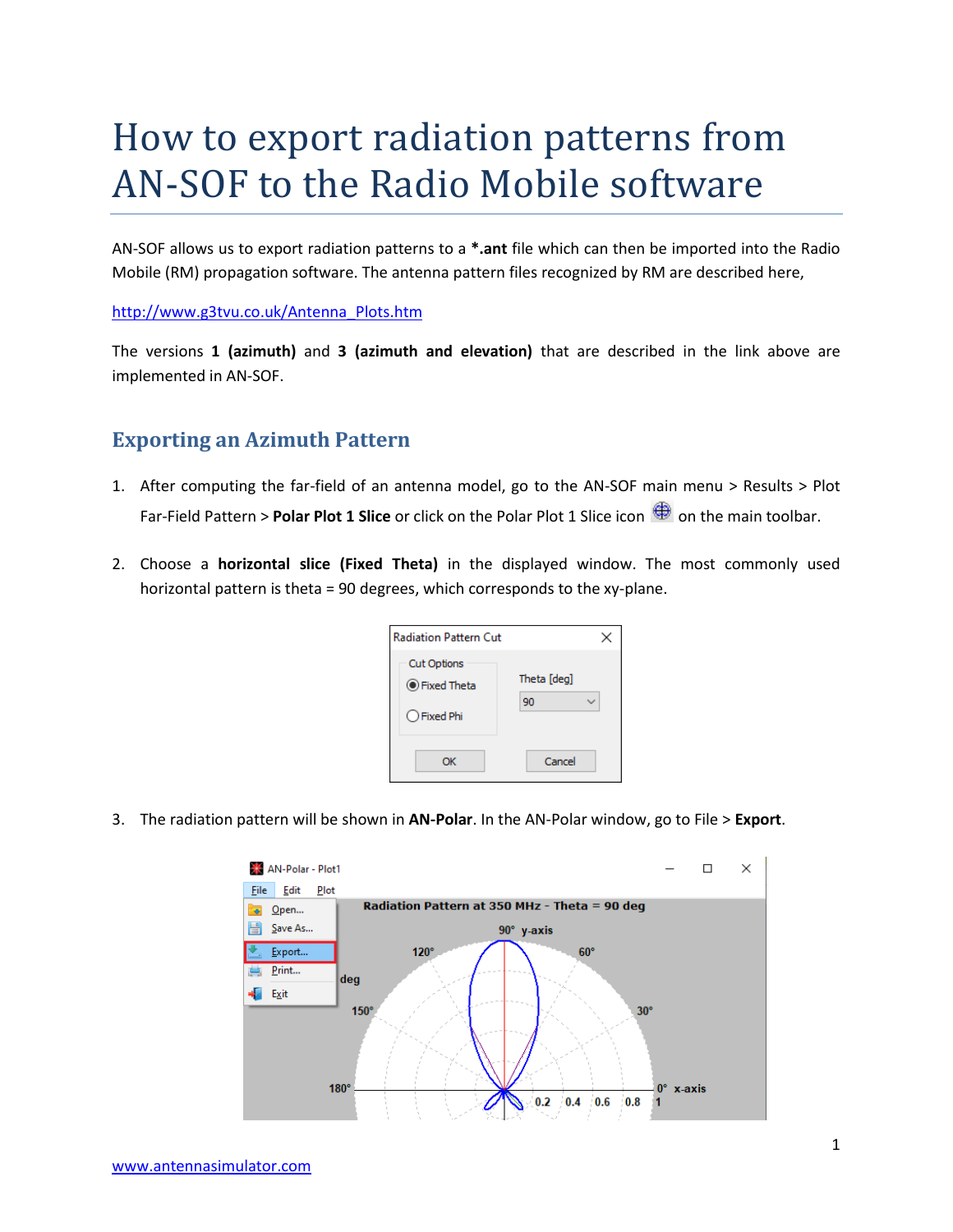4. The Export File window will be displayed where a folder can be chosen to save the exported file. Write a file name and select **ANT Files (\*.ant)** in the "Save as type" field.

## **Exporting Azimuth and Elevation Patterns**

1. The far-field of an antenna model must be computed previously using the **Full 3D** option in the Far-Field panel of the Configure tabsheet. Don't worry about the Theta and Phi steps (increments), since the radiation pattern will be exported as expected by RM, at 1 degree increments, by applying interpolation.

| <b>X</b> Far-Field                      |                                  |  |  |  |
|-----------------------------------------|----------------------------------|--|--|--|
| Options<br>$\odot$ Full 3D              | ○ Vertical ○ Horizontal ○ Custom |  |  |  |
| Origin [m]<br>YO O<br>$X0$ <sub>0</sub> | 20 0                             |  |  |  |
| 1<br>Distance [m]                       |                                  |  |  |  |
| Theta [deg]                             | Phi [deg]                        |  |  |  |
| Start<br>- 0                            | - 0<br>Start                     |  |  |  |
| 5<br>Step                               | 5<br>Step                        |  |  |  |
| Stop<br>180                             | Stop<br>360                      |  |  |  |
|                                         |                                  |  |  |  |

- 2. After computing the far-field, go to the AN-SOF main menu > Results > Plot Far-Field Pattern > **Polar Plot 2 Slices** or click on the Polar Plot 2 Slices icon  $\overrightarrow{42}$  on the main toolbar.
- 3. Choose a **horizontal slice (Fixed Theta) for Slice 1** and a **vertical slice (Fixed Phi) for Slice 2** in the displayed window. The most commonly used horizontal pattern is theta = 90 degrees (xy-plane), while the vertical pattern depends on the main beam orientation. For a main beam pointing towards the x-axis, choose Fixed Phi = 0 as Slice 2. For a main beam pointing towards the y-axis, choose Fixed Phi = 90 degrees as Slice 2.

| <b>Radiation Pattern 2 Slices</b>     |                                   |                                                  |                                |
|---------------------------------------|-----------------------------------|--------------------------------------------------|--------------------------------|
| Slice 1<br>● Fixed Theta<br>Fixed Phi | Theta [deg]<br>90<br>$\checkmark$ | Slice 2<br>$\bigcirc$ Fixed Theta<br>● Fixed Phi | Phi [deg]<br>$\checkmark$<br>0 |
|                                       |                                   | OK                                               | Cancel                         |